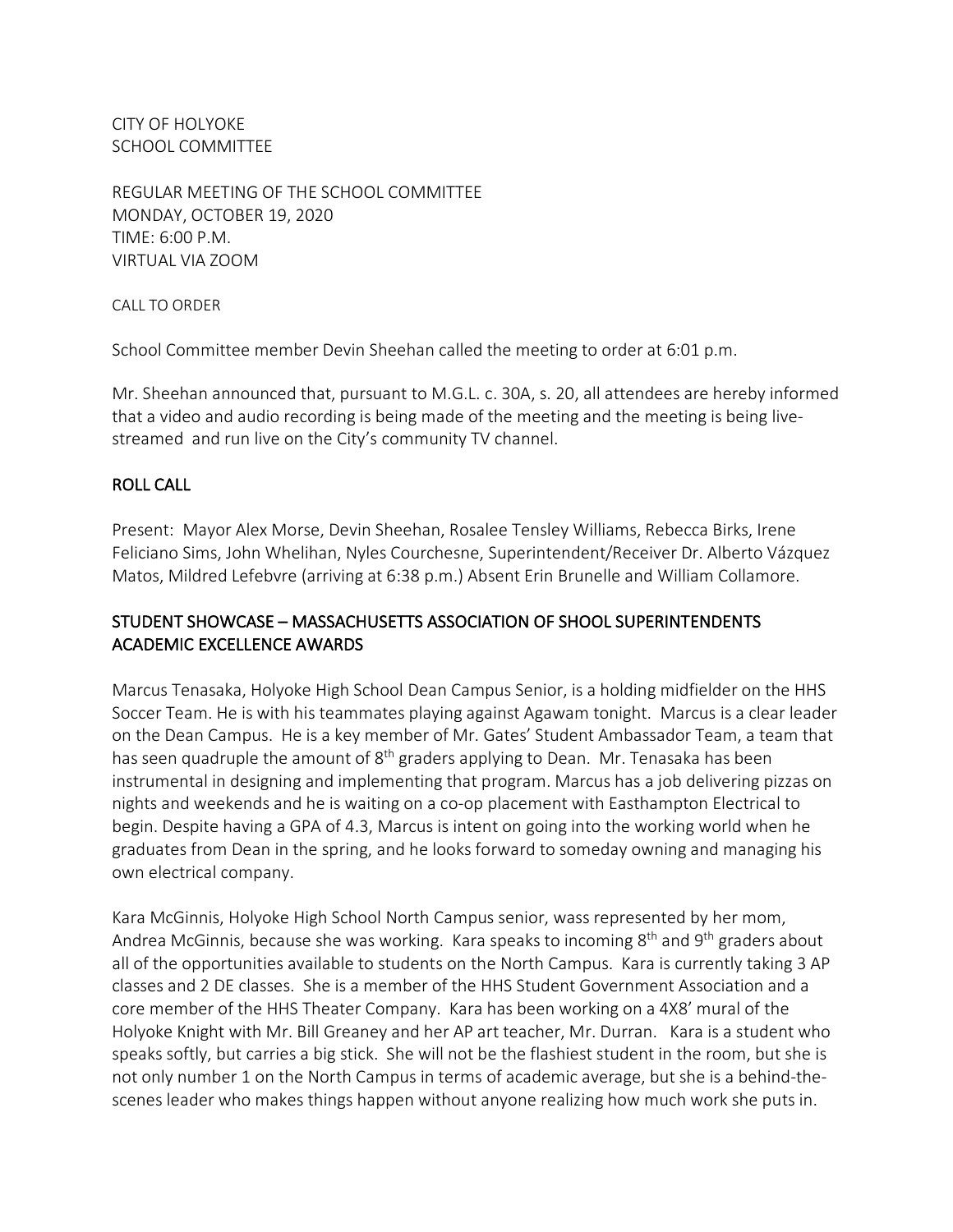Mrs. McGinnis explained that Kara just received a promotion at work and is training for her new position, which is why she couldn't be present. She is honored and thankful to receive the award tonight.

## MOMENT OF REFLECTION FOR THE COLLAMORE FAMILY

Mr. Sheehan asked for everyone to take a moment to reflect on the Collamore family and Mr. Collamore, who recently lost his son.

## PUBLIC COMMENT

None

## STUDENT REPRESENTATIVES

Mr. Sheehan asked if student representatives has been identified yet.

Steve Mahoney told committee members that the Student Government was a little late getting organized. Student representatives would be ready for the November meeting.

## COMMUNICAITONS AND REPORTS

#### Update on Food Distribution

HPS continues to provide meals at 6 different sites from 12:00 – 2:00 p.m. on Mondays, Wednesdays and Fridays. Breakfast, lunch and dinner, for 7 days, is being served to all families that go to the sites to pick up food. Since the beginning of the pandemic, the district has served approximately 88,000 breakfast, 89,000 lunches, 44,000 dinners, 60,000 snacks, with about 3,200 vanpool deliveries to 7 shelters across the city. HPS has provided 980 backpacks to families. HPS provided 47,000 holiday meals to city families last year.

Christin Morello, Sodexo District Manager for the Northeast Region, Diana St Pierre Interim General Manager, Ashley Plant, former General Manager, and Alyssa Dawn, Regional Dietician were present for Sodexo.

Ms. Morello gave the HPS food service staff a shout-out - It is amazing what they have been able to accomplish. Food service workers show up every day for families and there has been no interruption of service.

A power point was shown that talked about nutrition, options available for students, USDA requirements, summer food service meal patterns running through the remainder of the school year, adult care food service program.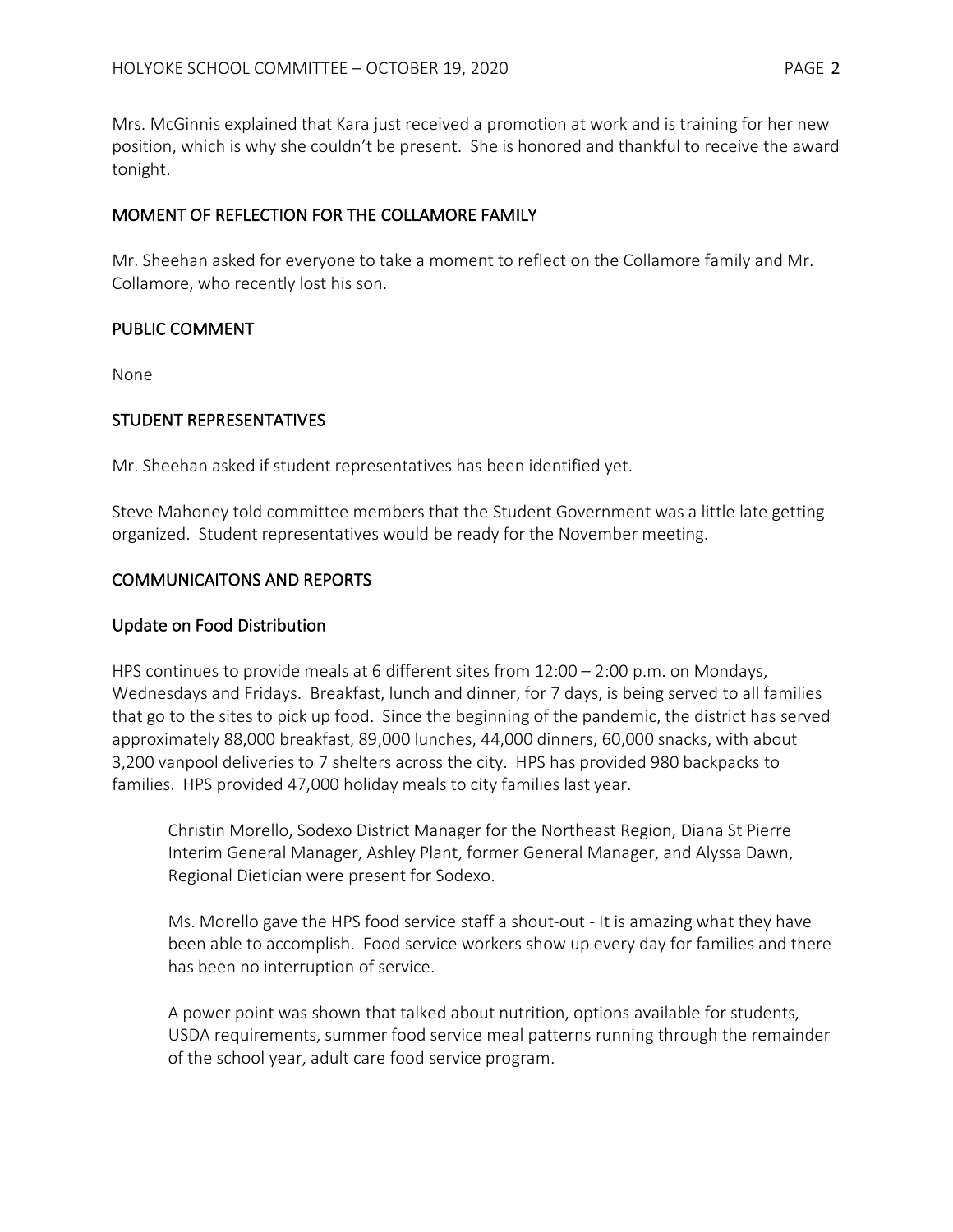There were challenges procuring products during this Covid pandemic. There were limitations from sources for dinner options. There was a freezer capacity issue which limited storage of frozen meal kits. Shelf-stable meal kit options were purchased for dinner meals. Staffing has been a challenge, with regard to turnover. In addition, only a limited number of staff could be in each building to prepare meals on a daily basis. Individually packaged items are being purchased as much as possible, in the interest of safety.

The fresh fruit and vegetable program was a great partnership with DESE. Fresh fruits and vegetables were distributed to families when they picked up meals.

The backpack program is an area of success. Shelf-stable meals and items are packaged and backpacks are filled for families.

Last year Holiday Baskets were provided to families in need. Those baskets were provided during Thanksgiving and Christmas. Baskets consisted of either a ham or turkey and fixings for a meal. A special senior celebration lunch was held at HHS.

Student focus groups were held last year at HHS North and Dean, Veritas and Peck. Staff worked hard to get students what they wanted to eat. Student focus groups will be picked up again next year when students return.

Ms. Lefebvre took over the chair.

Mrs. Birks appreciated the presentation and indicated that Sodexo had done very good work in the district. The situation now is, indeed, very difficult. She has concerns about some of the food going out to students now. She prepared a slide show with photographs of food students are receiving.

USDA guidelines are not being met with the current lunches served to adult age students. Those students are receiving meals based on requirements for much younger students. Adult students are still hungry after eating such a small meal.

Holyoke is not a wealthy community. Children and families have food insecurities.

A main complaint of students is that breakfasts are arriving frozen and students have no way to warm up the breakfasts.

Dinners are not what Mrs. Birks would consider edible.

Children with dairy issues are receiving meals with dairy in them.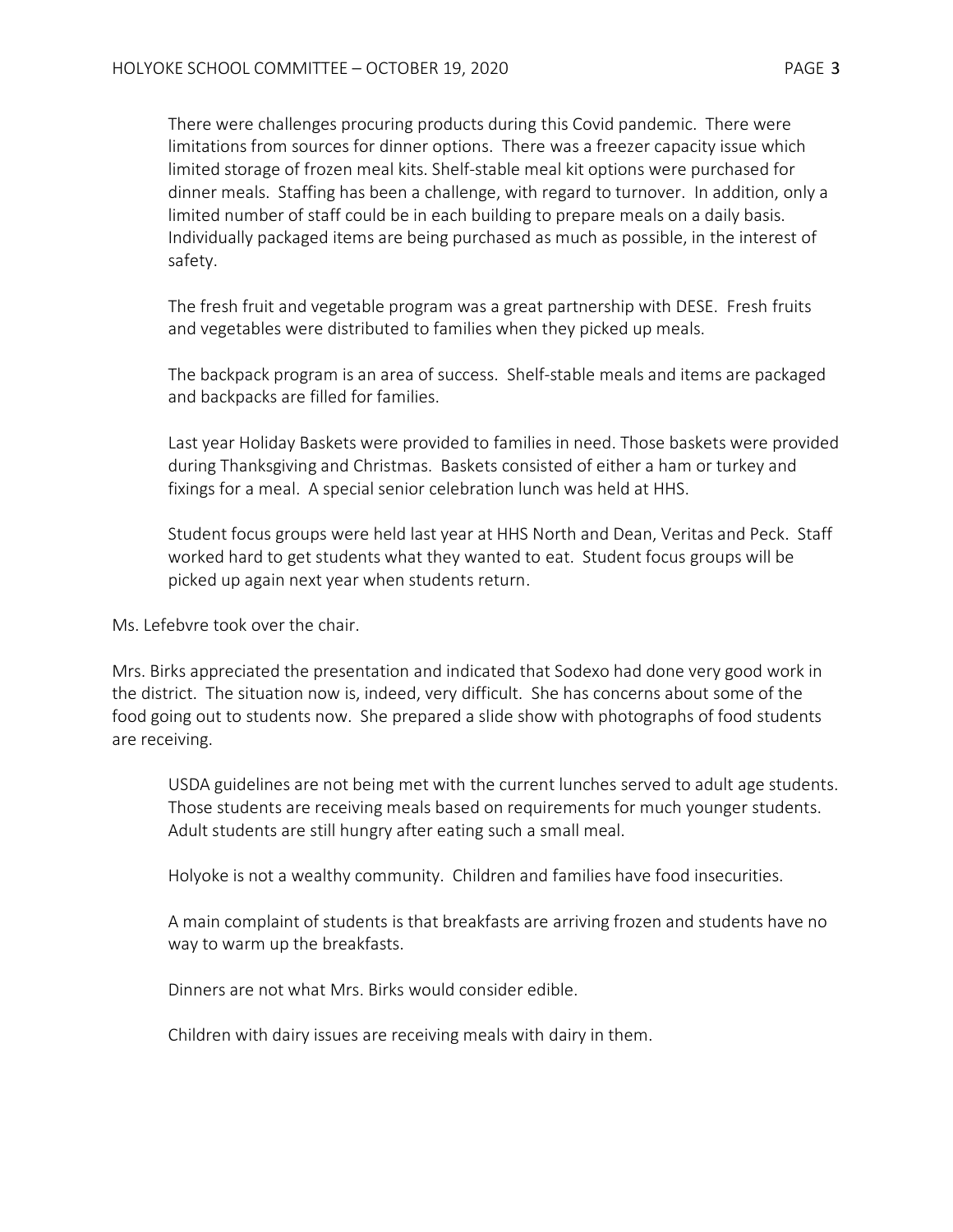She understands trying to provide healthy food for kids, but consideration needs to be given to what kids actually eat as well. Students will most often not eat foods they are not familiar with. She worries that children are not eating.

She is concerned when she hears from a teacher, after that teacher hands students food on Tuesday, and students say, "This is all I'm going to get until Thursday.", because those students won't eat again until they come back to school. Students are most often not eating the meals they are presented for dinner.

Students cannot be prepared to learn on an empty stomach. That is a reality. Students need to be getting good food, in appropriate portions, for all 3 meals each day. She understands the prepackaging of food, but the district can do better than what is happening now. It is unrealistic to think that anyone would eat beef jerky for dinner and beef jerky is part of a dinner packet that goes out to families.

Mr. Soto replied to some of the questions: meals shown in the Sodexo presentation were stock photos and other slides showed ways the program wants to improve when students return to schools. Frozen meals are designed to be taken home and served the next day. Sodexo has worked hard with the Transitions Program to ensure food is not arriving frozen. If that is happening, that is a challenge that needs to be resolved.

Diana St Pierre said Sodexo has been able to purchase a freezer with the intention of getting better supplies so that better meals can be provided. There are still problems with the supply chain.

Dr. Vázquez Matos agreed that there is area for improvement. The focus of the work needs to be equitable access for families. Holyoke families are experiencing financial insecurity. The main concern is that students have access to meals. The district is committed to continuing to provide food to families.

Ashley Plant said Sodexo appreciates the feedback. Communication is important and must be both ways. Sodexo and school food service staff want to hear from families about any concerns, issues, or special needs families have.

Mr. Sheehan pointed out that the committee understands that there will always be levels of need for improvement with food service. That's not the issue. When the district transitioned to Sodexo, there were conversations similar to some pieces of the presentation by Sodexo here. There was talk about student meetings and family engagement so that students would be provided with food that they will eat. He does not want to see food purchased and sent home that will only be thrown away. It makes no sense to purchase food that will not be eaten. He suggested that perhaps incentives could be used to increase not only participation, but feedback. An incentive could be provided for feedback from families on the food they are receiving. Text-a-tip is something that could be used. It would be helpful to think creatively around how to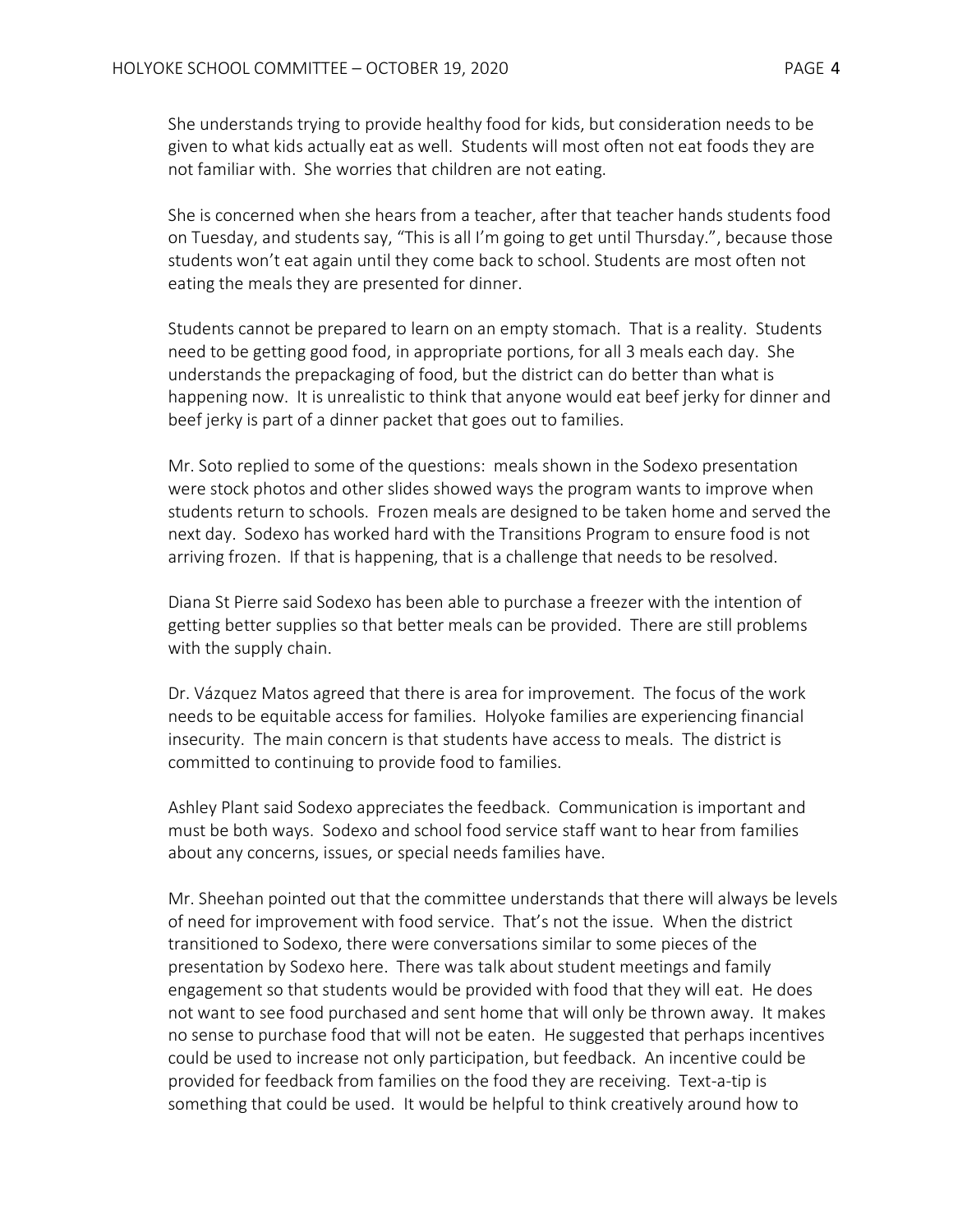engage families to encourage communication. The district had to fight to get the federal government to allow Holyoke to continue feeding families. Thankfully, Holyoke is able to continue to do that.

Mr. Courchesne expressed concern over what is being served to families as meals and about children with food allergies being served the very food they have difficulties with. The school committee should be able to get photos of what students are being served. He suggested that perhaps that is something that can happen for a week, for example.

Dr. Vázquez told the school committee that he did do some things after he saw the photos Mrs. Birks showed. He visited prep kitchens to see what was happening. The district needs to do more to meet the needs of the families in Holyoke, including being culturally responsive to the food needs. Beef jerky is not something that should be on a family's dinner table.

Mrs. Birks' main concern is that there are children in Holyoke who are not fed adequately at home. Those children and families need to be feed meals that are both nutritional and palatable. She appreciates the work Sodexo and food service staff have done, but the bar needs to be raised much, much higher.

Mr. Sheehan questioned whether food supply chain issues are being experienced by all school food service providers. This is not something that has been on the news or shared in any way that would indicate it's a big problem. If national big box vendors are not coming through, perhaps sourcing through smaller, local vendors would be more advantageous. Small businesses are truly struggling and need customers.

## Update on Athletics

Dr. Vázquez reported that the High School has been able to provide all MIAA approved fall sports to students in grades 9-12 in addition to training seasons for football and cheerleading.

Steve Mahoney explained that MIAA and DESE worked together to determine what sports they would sanction for the fall season and left it to local school districts to determine whether or not students would participate in athletics.

Holyoke believed that providing students with the opportunity to participate on athletic teams was critical. The Athletic Director is a former trainer and looked at all sports and related safety procedures with a critical eye.

Boys Soccer 27 members Girls Soccer 33 members Field Hockey 17 members Golf 10 members Girls Volleyball 29 members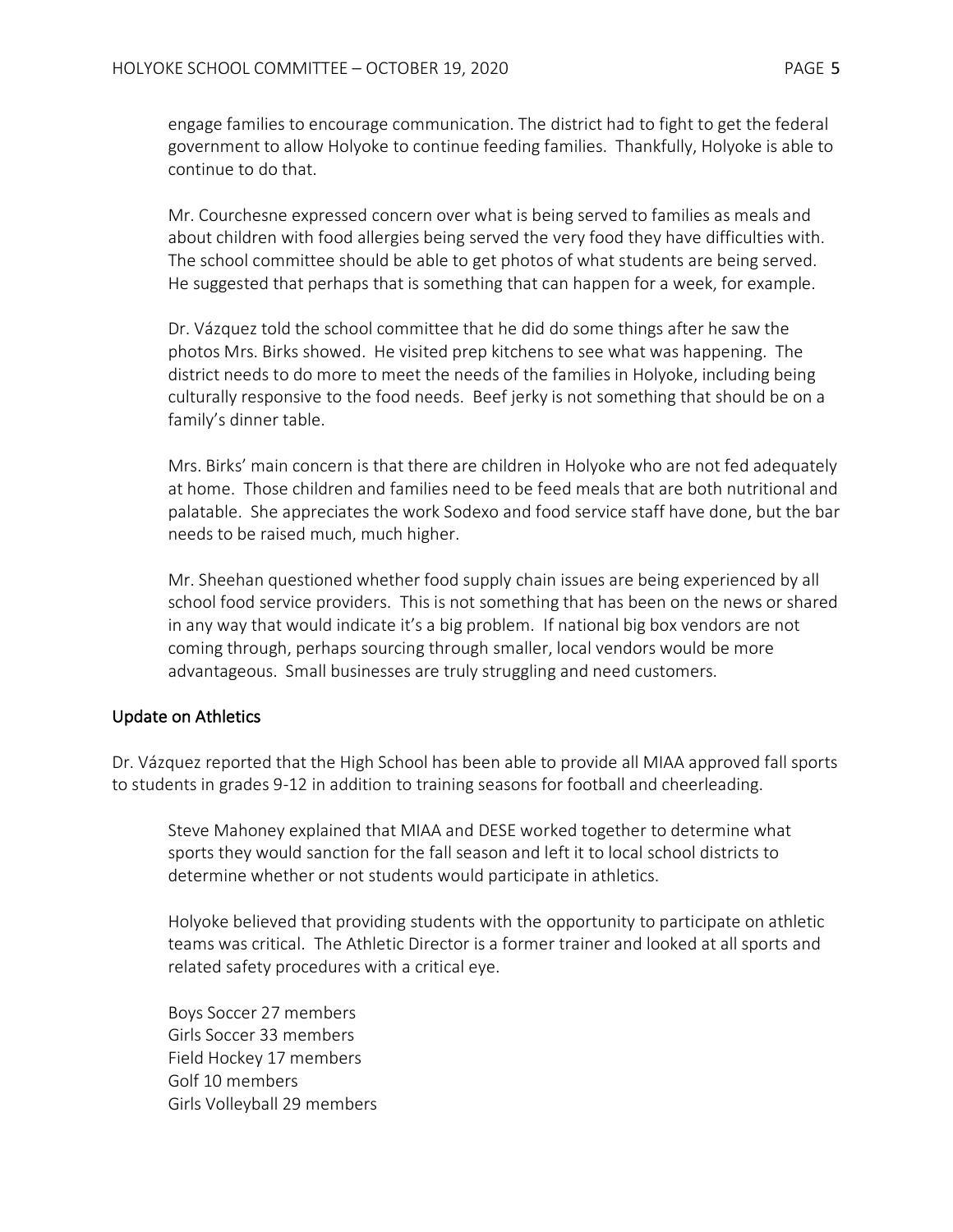Girls Cross Country 3 members Boys Cross Country 5 members

Holyoke has had to re-league and, in many cases, was able to minimize distance traveled. There have been rule changes for all sports in the name of safety. Students and coaches are being really conscious about the rule changes.

Teams are working to continue the proud tradition of Holyoke High School.

Ms. Lefebvre asked if student athletes are being Covid tested to play sports.

Dr. Mahoney explained that kids have to certify that they have no symptoms and have not been in close contact with anyone who has been infected. Families and students are being required to certify that they are Covid free and symptom free before starting the program. The programs are following a full set of protocols in terms of symptoms or close contact.

## Update on Covid & District Response

Dr. Vázquez explained that communities are classified by State health offices in a three tiered system (High-Red; Moderate-Yellow; Low-Green) which is based on average daily cases of 100,000 residents. Holyoke and 39 other communities were in the red and this week, Holyoke and 62 other communities are in the red. As of October 14, Holyoke's average daily incidence rate is 13 of 100,000 over the past 14 days. A rate over 8 of 100,000 would put communities in the red. Holyoke has had 75 cases in the first 14 days of the month of October.

HPS have had 17 positive cases, 13 of which have been remote learners, since school resumed on September 14<sup>th</sup>. All schools have followed proper safety protocols in response to positive Covid cases.

HPS works closely with the Board of Health, including deep dives into the data.

The district is in conversation about having in-house testing for students and faculty.

Educational materials continue to be pushed out for families around Covid safety and flu vaccines.

Cynthia Carbone, Director of Nursing, explained that a lot of time is being spent on connecting with folks around reinforcing mitigation strategies, such as staying 6' apart, wearing proper face coverings, and properly washing hands and using hand sanitizer. That has been a district focus. The nursing department works closely with building leaders, supervisors, and HR. There is a multidisciplinary approach when someone has symptoms, if there is a known contact with symptoms, or a positive diagnosis. Reactions are always consistent with specific protocols in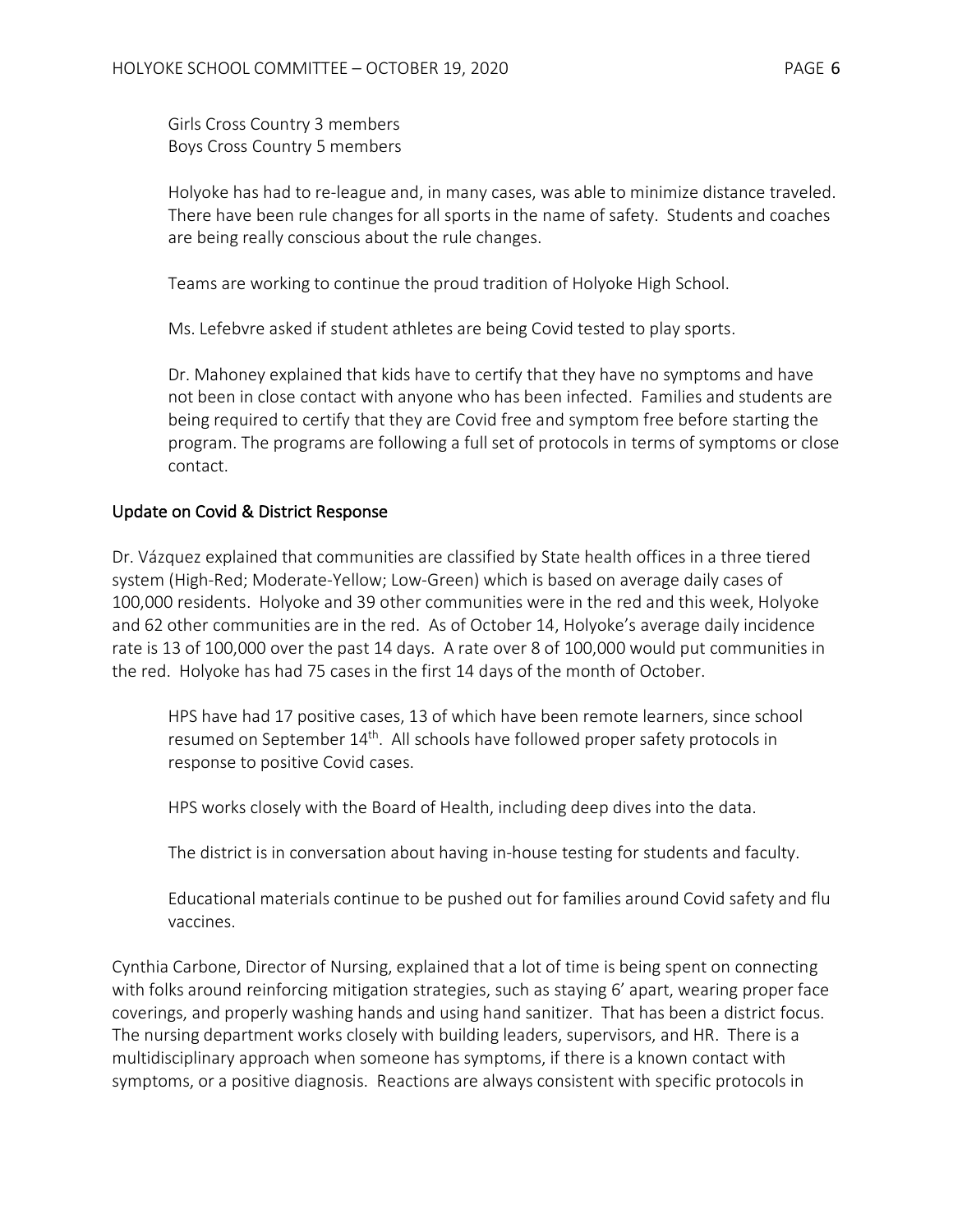place. There has been increased communication between departments, including between the facilities and nursing teams.

Nurses have taken on additional training through Boston Children's' Hospital, which offered a 4 part training on Covid in the schools. Informational health materials, including a social media presence, have been developed and shared across the district related to mitigation strategies and proper usage of PPE. A series of flu clinics have been arranged across the district and city, including clinics to be held at food pick up sites.

Strong relationships have been developed with the Board of Health. There are constant conversations going on between departments and that collaboration allows the district to rapidly assist families. HPS is grateful for the hard work and collaboration with the BoH.

Mrs. Birks expressed her belief that it is important to share positive results with the school community. Parents need to be able to make decisions about their children, whether the results are remote or in person staff or students. It is also important to know if any remote students who have tested positive have accessed schools for any reasons, including sports, food pick up, tutoring, etc.

Ms. Carbone indicated that there is tracking for those kinds of situations. Protocols, systems, and structures are taken very seriously in all buildings across the district.

MOTION: Mr. Sheehan made a motion, seconded by Ms. Feliciano Sims, to approve the minutes of the Regular Meeting of July 20, 2020 and the Special Meeting of August 7, 2020. The motion carried unanimously on a roll call vote. (Lefebvre-yes, Sheehan-yes, Brunelle-yes, Tensley-Williams-yes, Birks-yes, Feliciano Sims-yes, Whelihan-yes, Courchesne-yes.)

## ONGOING BUSINESS

None

#### ANNOUNCEMENTS

Mr. Sheehan reminded members and the public that early voting has started at Holyoke City Hall. Voting is happening on the first floor and the schedule is on the City Clerk's website. Voting is happening during normal business hours and on weekends. Ballots by mail are available from the City Clerk's office and can be returned to a drop box at City Hall. Voter registration is open until October 24<sup>th</sup>.

Mrs. Birks announced a fundraiser by the Field Hockey Team, which is selling Holyoke hats online. Support for the Field Hockey team, or other teams holding fundraisers, is encouraged and very much appreciated by the students and families.